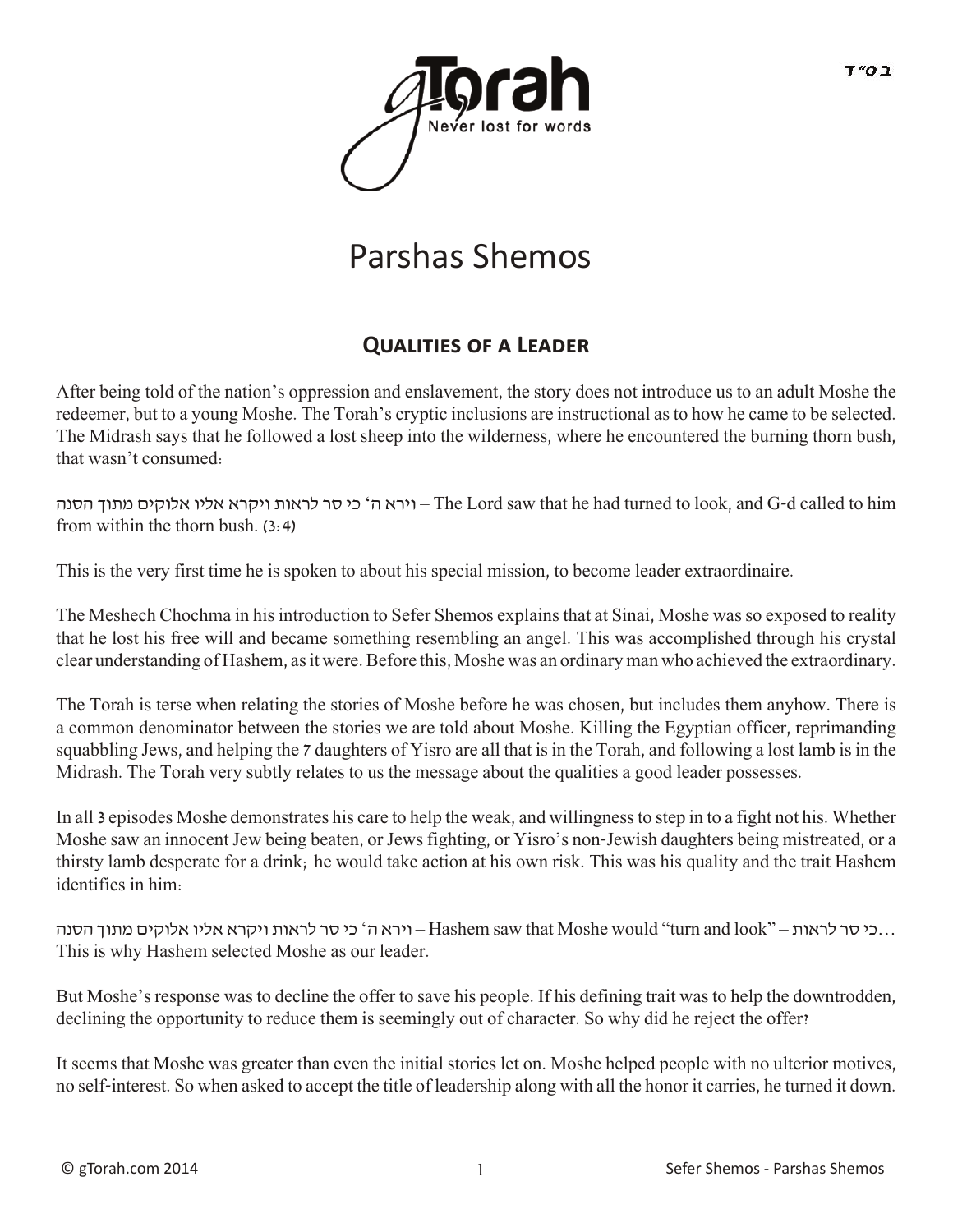It is ultimately seen that Moshe's protests were legitimate; Aharon was given a large chunk of the public duties as a result.

Moshe was a natural helper, a complete giver, he wanted nothing for himself in return. Protecting the weak and helpless, with genuine self sacrifice is the defining quality of a great leader. This is the type of person the Jews needed to take them from the depths of slavery to the apex of greatness.

And it's what we need today too.

# **The Complete Jew**

The Books of the Torah link with each other, and the conclusion of one story does not terminate it; it transitions into its logical continuation. What common theme is there between the conclusion of Bereishis and the beginning of Shemos?

The Ramban explains that the book of Exodus is known as Sefer HaGeula – the Book of Redemption, or Exodus. The name refers to how the nation of Israel achieved liberty and independence from Egypt, culminating in its receiving the Torah. But only the first quarter addresses the Exodus and independence, and the remainder addresses the Mishkan and its requirement.

Why is that categorised as the Book of Redemption?

The Ramban explains that the book measures the full extent of the Redemption; Redemption of the body is incomplete without a redemption of the soul too The nation only graduated to distinguished status through spiritual accomplishment, only achieved once the Mishkan was built; and the Shechina rested on the camp. Hence the name 'Book of Redemption' – meaning it tracks the complete redemption – materially and spiritually.

The conclusion of Bereishis contains the same theme.

The Ksav Sofer explains that Yaakov descendants bless their children to be like Efraim and Menashe. They respectively symbolise the two perfect ways of serving Hashem. Efraim studied day and night with his grandfather, excelling at Torah study. It goes without saying that this is a staple requirement of every Jew. On the other hand, Menashe assisted Yosef with the administration and government of Egypt; a Jew also has to know how to appear and interact to the world. Menashe excelled in that department.

Yakov wished that all his descendants excel in both aspects of Judaism, in the spiritual as well as the material sense. The connection with the book of Exodus is evident. It shows how important it is for a Jew to apply their Judaism both materially and spiritually – to be a great all-rounder!

#### **Embittered Lives**

Hashem told Avraham that his children would be enslaved in a land not their own for 400 years. Yet we find that they left after just 210 years of actual enslavement. Where are the missing 190 years?

There is an answer suggested that Egypt treated the Jews much worse than they should have, so as we say in ברוך המקום during Seder night: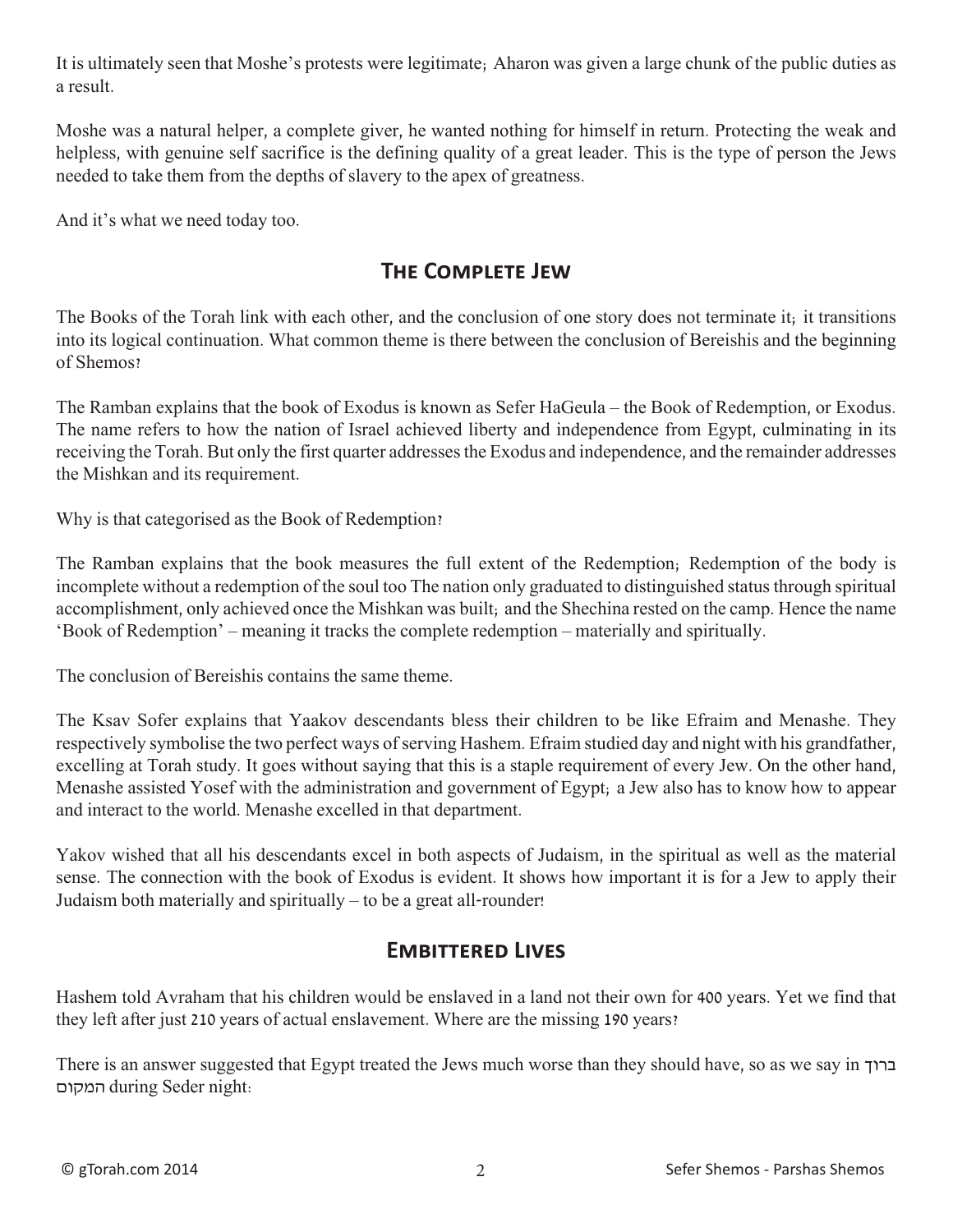הקץ את חשב הקבה"ש – Hashem calculated the end. What "end" is this talking about? Hashem hastened the גאולה and reckoned off 190 –  $\gamma \bar{\gamma}$  (from 400)- leaving us with 210.

In the Haggada we read how וימרו את חייהם – They embittered their lives (Shemos 1: 1)

The Vilna Gaon points out how this is very subtly hinted to by the notes. The notes on ם ֶיהֵּי ַח ת ֶא וּר ְר ָמְיַו are קדמא ואזלא, which literally means "they got up and went". Additionally, the numerical value of this is 190! They were over-embittered to a value of 190, so they got up and went!

R' Yosef Chaim Sonnenfeld points out that the redemption from Egypt was only completed 7 days after it began, when the Red Sea parted and when Paroh and his army were destroyed, so where is this reflected in historical events?

He answers that the 400 years were counted from Yitzchak's birth. The extra week is found at his circumcision. Yitzchak was only circumcised 7 days after his birth – so only became Jewish then, and only 400 years from then were the Jews genuinely free.

# **Why was Moshe Chosen?**

Shemos transitions from Yakov and his children thriving in Egypt, to the slavery that began at their deaths. Once the slavery is in full swing, the stage is set for the hero, the redeemer, Moshe.

Curiously, the storyline does not continue as we expect; Hashem contacting Moshe. We do not find that "… there was a shepherd, from the house of Levi, Moshe…". Instead:

יֵלֵךְ אִישׁ מִבֵית לֵוִי – A man of the house of Levi went...

The man was Amram, leader of the Jews and Moshe's father, and what follows is the story of his birth, and adoption by the Egyptian royal family. The Torah does not introduce us to an adult Moshe, but rather records his upbringing and development into who he became.

This is deliberate.

There is a very subtle description of his nature and personality, that directly resulted in his selection as being worthy of leading the Jews out of Egypt.

When Moshe is first found by Batya, the Torah describes the scene:

וַתְרְאֵהוּ אֶת הַיֶּלֶד – and she saw him, the child...

But the very the next words are:

יִהְנֵה נַעַר בֹּכֶה – and behold, he was a weeping youth.

The perception went from him being a baby to a youth in a matter of seconds by crying. Commentators note that it was a mature cry – a cry for others, his suffering brethren – that subsequently led her to conclude  $\alpha$ כאילדי העברים ה יוַה (2:1) This is a Jewish child." (2:1)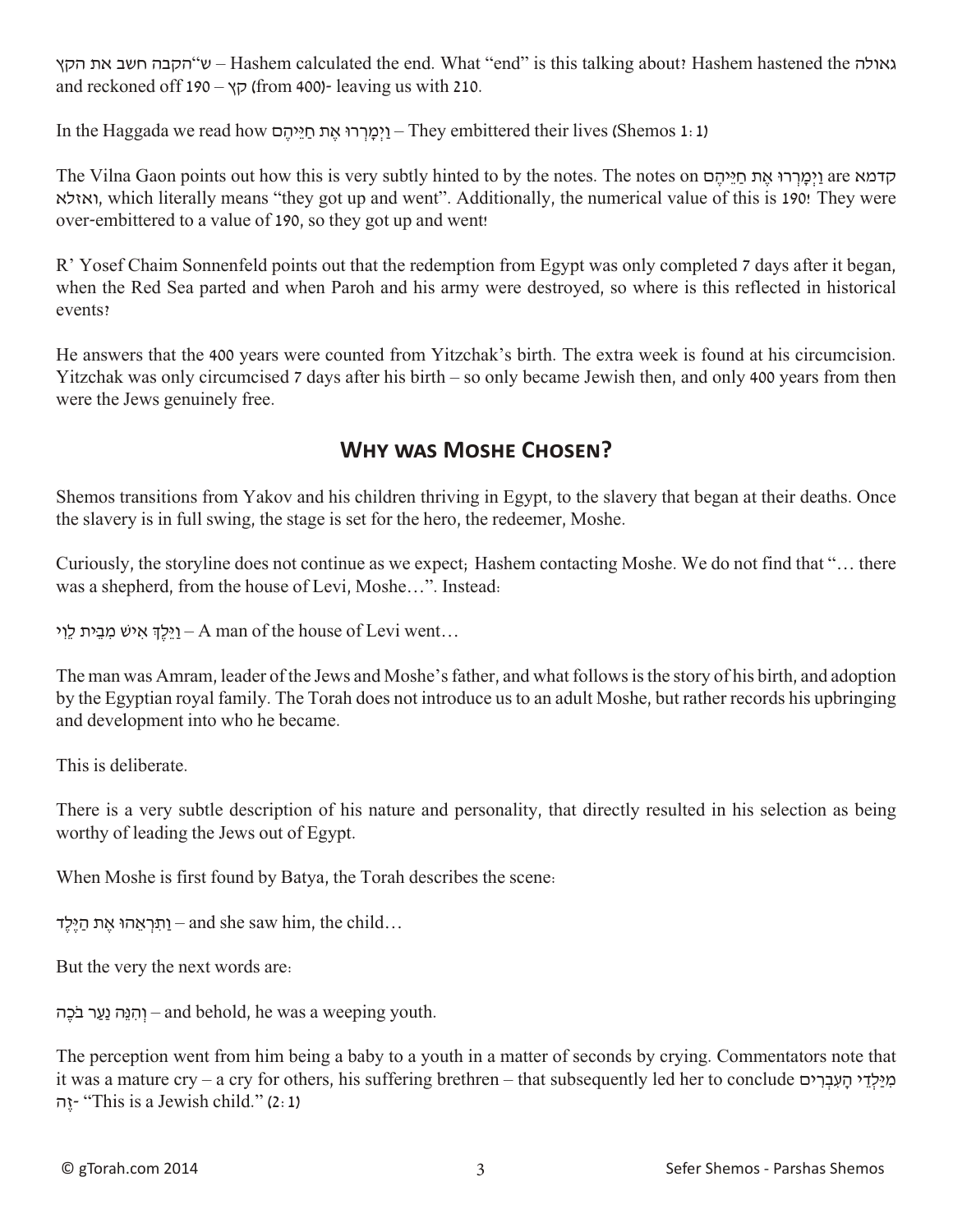It is clear throughout that although brought up in the palace, he was aware that he was a Jew:

tt came to pass in those – וַיְהִי בַּיַּמִים הַהֶם וַיִּגְדַל מֹשֶׁה וַיֵּצֵא אֶל אֲחֵיו וַיַּרְא בְרָע מַיִּא אֲיש עִבְרִי מַכֶּה אִיש עִבְרִי מַאֲחַיו days; that Moshe grew up and went out to his brothers and saw their burdens; and he saw an Egyptian man striking a Hebrew man of his brothers (2:11).

He recognised them as his brothers, and Rashi emphasises that seeing their burdens distressed him; it was his own kin suffering, but he was detached from it, living in the palace as a prince of Egypt! Consider the turmoil. He was both Egyptian and a Jew, yet neither as well. A walking contradiction!

He noticed his brothers suffering, and intervened when he saw a Jew being abused:

י וַיִּטְמְנֵהוּ בַּחוֹל – He searched this way and that way, and he saw that there was – וַיִּפֵן כֹּה וַכִּר $\mu$  בִ אֵת הַמִּצְרִי וַיִּטְמִנֵהוּ בַחוֹל no man; so he attacked the Egyptian and hid him in the sand." (2:12).

He made the decision to stand with his brothers, and murdered an Egyptian, which inevitably meant that he outlawed himself off from those that had raised and nurtured him.

R' Nathan Lopez Cardozo explains how this pasuk describes the internal conflict Moshe had. "Moshe searched (within himself), this way? (Egyptian?); that way? (or Jew?) and saw there was no (complete) man (i.e. he was neither). So he struck the Egyptian (within himself) and hid him in the sand."

Whether or not he actually killed an Egyptian police officer, he chose to side with the Jews, thereby ostracising the Egyptian within him, as he would be rejected by them – for siding with the Jews or for murdering an Egyptian officer!

The point we can draw from this is that Moshe's past made him into who he was. He was a product of Egypt, and he knew Egypt. In a way, he was Egypt! Yet he made the choice to become a Jew and severed his ties with Egypt, and this choice made him who he was.

After the Torah tells us his early background, he can take his place in the story – he takes sheep into the desert and displays that his care is all pervasive for all creatures. It is telling that it is only at this juncture that God speaks to him and entrusts him with liberating his people.

# **All About Levi – Were All the Jews Enslaved in Egypt?**

Not all Jews were enslaved. When Paroh wants to be rid of Moshe and Ahron, leaders of Levi:

היאמר אלהם מלך מצרים למה משה ואהרן תפריעו את העם ממעשיו לכו לסבלתיכם – The king of Egypt said to them, "Moshe and Aharon, why do you disturb the people from its work? Go to your own burdens". (5:4)

Rashi quotes a Midrash that the tribe of Levi were not enslaved, which was why they had their own burdens to go to.

Why were Levi exempt?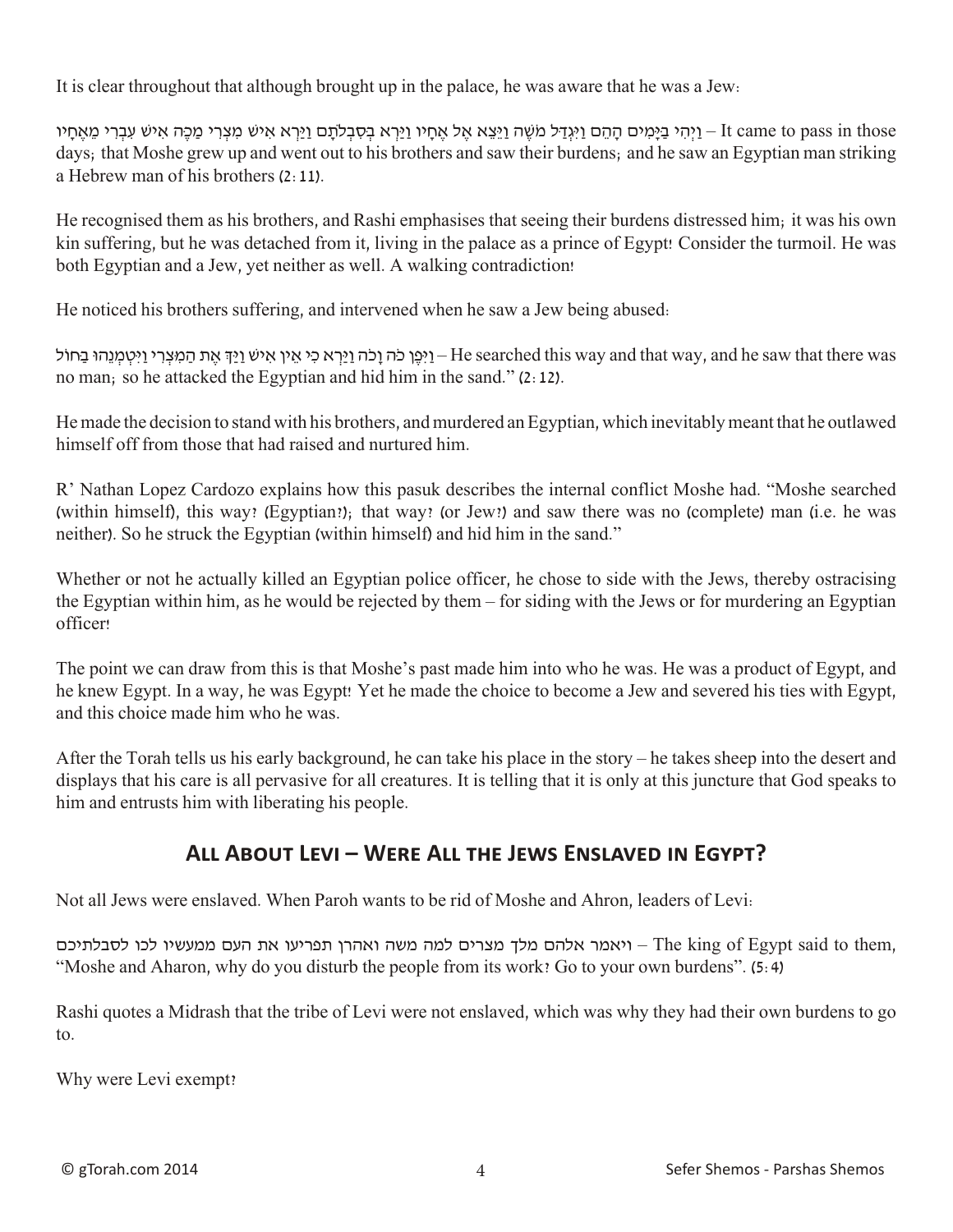Ramban explains how every culture has elders and wise men to teach their respective laws. Paroh left Levi alone in order to allow them their role. R' Simcha Ziesel Broide notes that if Paroh could understand the importance of spiritual guides and scholars, it shouldn't be too hard for us.

Daas Zkeinim explains that the Egyptians slowly manipulated the Jews into working, rather than suddenly forcing them into slavery, which could provoke a revolution. The Jews who participated at first were then coerced to continue against their will. Yet the people from Levi, knowing that they were destined to serve Hashem, refused to compromise and cooperate. They did not participate on the first day, and never submitted.

Maharal notes that although Hashem told Avraham his descendants would be enslaved, Levi would not be included in the prophecy of slavery, as they are the "portion of Hashem," dedicated to His service. Rabbeinu Bachye states that Levi was the "tithe" of the family.

Paroh was aware of the prophecy, and knew that the nation to enslave Avraham's offspring would be severely punished. He interpreted that if he were not to enslave the entire Jewish nation, he would be free of the ramifications. His mistake was that Levi are not counted among the rest of the Jews, meaning that he did in fact fulfil the terms of the prophesy, and was punished.

The Mishneh L'Melech proves that the people who had land in earned it through slavery in Egypt. Those without a portion need not be enslaved. Levi, who were in the service of all Jews, could not privately hold land, so experiencing slavery would be pointless.

Maharil Diskin notes that the prophesy to Avraham was that the slavery would start when his offspring would be "strangers in a land not their own." The land of Goshen, where the Jews in Egypt initially lived, was originally given to Sarah as a gift by Pharaoh. The Jews there could not be "strangers" in Goshen. When the Jews multiplied, and did not want to remain isolated in Goshen, they branched out into the rest of Egypt and became involved in their society. In leaving Goshen, they fulfilled their part of the prophecy for their own enslavement. Levi, however, stayed in Goshen.

The Maharil Diskin explaines that the Zohar states that enslavement occurred only to those not already "enslaved" to Torah. The Gemara in Sanhedrin says that every person was created to toil, work, and sweat. The Mishna in Avos says that "Whoever accepts the yoke of Torah, has the yoke of the government removed." By toiling in Torah, it satisfies the requirement of effort. My Rebbe and Rosh Yeshiva, Rabbi Daniel Lehrfield says that proof of this is that Levi was not enslaved. Instead, they were able to study and teach the Torah they had from their fathers.

In a similar vein, Panim Yafos says that Levi learned Torah and kept the mitzvah of bris milah, whereas the rest of the Jewish nation did neither. Levi's merits protected them.

Finally, the Maskil L'David learns that the people of Levi were not fully enslaved due to Pharaoh's own daughter's intervention. In raising Moshe as her own, Bisya had an affinity towards him and asked of her father to exclude Moshe's kin, Levi.

This is particularly fascinating for it implies that up until Basya took the initiative, Levi too was oppressed. The Maskil L'David explicitly writes that Levi was subjugated even after Basya's intervention, the only difference being the intensity of the work. While the rest of the Jews worked unimaginably hard, Levi only had to perform regular labor.

This would answer a bothersome question. If Levi were not oppressed at all, on Pesach, why would Kohanim and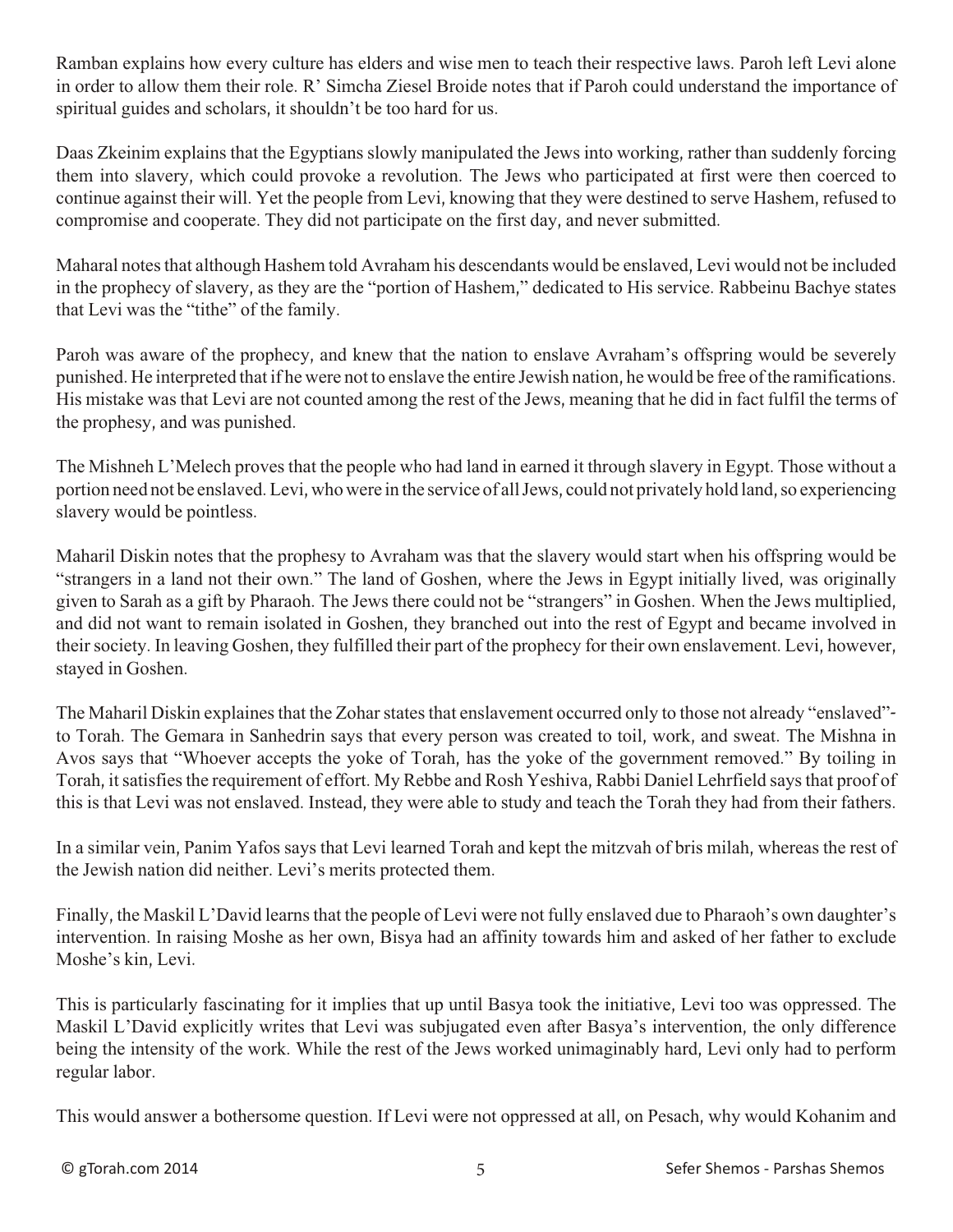Leviim sit and say, "We were slaves to Pharaoh in Egypt..."?

The simple explanation that one could say according to the opinions that Levi was truly exempt from all labor, is that since most of the Jews went through what they did, therefore the Jews as a whole (including Levi) need to recognize and relive this on the Seder night. Another possibility, as the Chasam Sofer writes, is that there were two exiles happening in Egypt. One was physical, the other was spiritual; Bnei Yisrael had reached the 49th level of spiritual impurity due to their Egyptian surroundings and influences. If so, we can suggest that even if Levi was not enslaved physically, they certainly could have been affected and "enslaved" by Pharaoh in the spiritual sense. This would explain why Kohanim and Leviim say "Avadim hayiinu"; spiritual slaves.

According to the Maskil L'David, however, new light is shed on the matter. Levi too were physically enslaved to Pharaoh.

Even according to the other opinions, that Levi were truly free from enslavement, this does not imply that living in Egypt was a walk in the park for them. Although they may not have been enslaved or worked to death, their lives were still in danger. This is clear as we see that Moshe's father, Amrom, went so far as to divorce his wife, because of the futility in childbirth due to the law that all male newborns be thrown into the Nile. Even after being convinced to take her back, after which they had their third child Moshe, there came a point when Yocheved could no longer hide Moshe. She was forced to abandon him on a little barge in the Nile. All this notwithstanding that their family was from Levi.

Furthermore, the Meshech Chochma proves that Moshe, concerned that the Jewish People would not believe his claims of imminent redemption, decided to bring his family to Egypt. If Levi were completely safe, what proof of divine agency would it be for Moshe to bring his family there?

Furthermore, Yalkut Shimoni says that when Aharon met Moshe on the latter's way down to Egypt, and saw him bringing his family, he said to him, "We are pained by the distress of those Jews already in Egypt, and you want to bring in more?!" Maharal points out that from this we see that clearly life was bitter for Levi as well.

After being bothered by this question of why Kohanim and Leviim say the Haggada, I was shown the Chida's commentary to the Haggada. משובך זה הרי יצרים ביציאת לספר המרבה כל" – All who speak plentifully of story of the exodus are praiseworthy". The Chida writes that "כל" – "All" includes Kohanim and Leviim . Further, כל has the same initials as לוי כהן. Even they shall speak of the exodus, despite their not being oppressed. The Chida explains that although they were not oppressed, they were not able to move freely through Egypt of their own volition; so they too were freed by Hashem. Secondly, had the Jews stayed in Egypt but one more second than they did, they would have sunk to unimaginable lows and impurity which would have effected even Levi (similar to the Chasam Sofer quoted above). They too need to recognize and praise Hashem for His salvation. In fact, the Chida writes that he told this over to a Gadol, who replied that he too had thought of this interpretation, and added that converts too are included in "All." It is for this reason that the next item in the Haggada is the story with R' Eliezer, R' Yehoshua, R' Elazar Ben Azaria, R' Akiva and R' Tarfon who sat in Bnei Brak telling over the story of the exodus all night long. Rabi Yehoshua was a Levi, Rabi Elazar Ben Azaria and Rabi Tarfon were Kohanim, and Rabi Akiva came from converts.

From a somewhat historical standpoint, R Yaakov Kaminetzky explains at length all these goings-on regarding Levi. It was all Yosef's doing. Yosef had a particular wisdom – that of how to stay alive spiritually in a foreign environment. He learned this from Yaakov, who in turn learned it from Shem and Ever in order to survive living with Lavan. This wisdom enabled Yosef to recognize that to insure the spiritual (not to mention physical) survival of the Jewish People, he needed to take measures to isolate and protect Levi. This was in order that they in particular